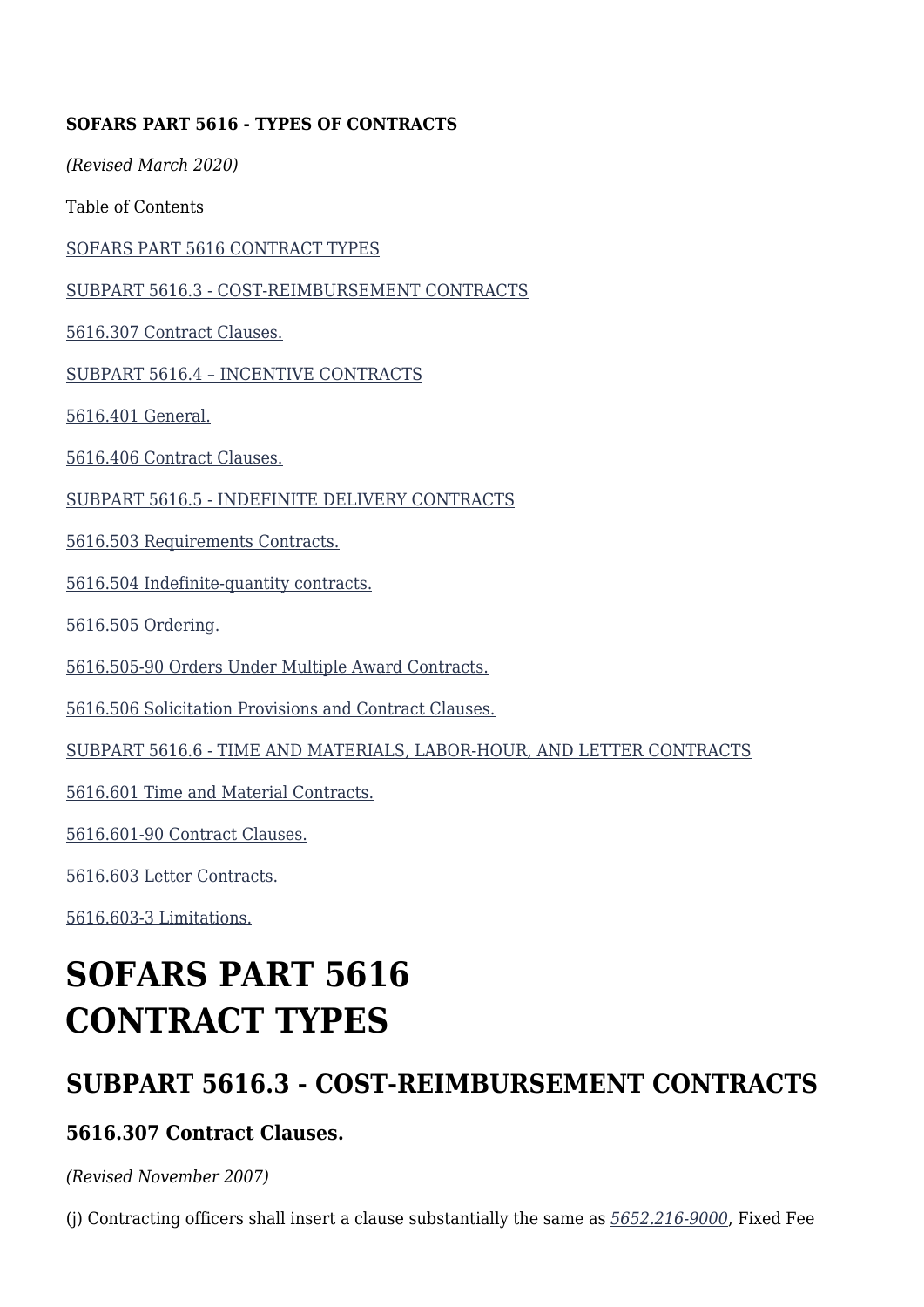Information, in all cost plus fixed-fee type solicitations and contracts.

(k) Contracting officers may insert [5652.216-9002](https://sof.atl.socom.mil/sites/K/SOFARS_DCG/SOFARS/5652.docx#BM216_9002), Withholding of Fixed Fee or Incentive Fee, in cost-plus fixed fee or cost-plus incentive fee contracts where a reduced withholding percentage is negotiated in accordance with [FAR 52.216-8,](https://www.acquisition.gov/content/part-52-solicitation-provisions-and-contract-clauses#i1058442) "Fixed Fee," or [FAR 52.216-10](https://www.acquisition.gov/content/part-52-solicitation-provisions-and-contract-clauses#i1058463), "Incentive Fee."

(l) Contracting officers shall insert a clause substantially the same as [5652.216-9005](https://sof.atl.socom.mil/sites/K/SOFARS_DCG/SOFARS/5652.docx#BM216_9005), Government Down Time for Various Reasons, including the President and the Secretary of Defense, in solicitations and contracts when award of a cost type contract is anticipated.

# **SUBPART 5616.4 – INCENTIVE CONTRACTS**

## **5616.401 General.**

*(Added October 2012)*

The D&F for award-fee contracts shall be signed by the Director of Procurement. The D&F required by FAR 16.401(d) for all other incentive contracts may be signed by the HCD/FCO.

## **5616.406 Contract Clauses.**

#### *(Revised November 2007)*

(f) Contracting officers may insert [5652.216-9002,](https://sof.atl.socom.mil/sites/K/SOFARS_DCG/SOFARS/5652.docx#BM216_9002) Withholding of Fixed Fee or Incentive Fee, in cost-plus fixed fee or cost-plus incentive fee contracts where a reduced withholding percentage is negotiated in accordance with [FAR 52.216-8,](https://www.acquisition.gov/content/part-52-solicitation-provisions-and-contract-clauses#i1058442) "Fixed Fee," or [FAR 52.216-10](https://www.acquisition.gov/content/part-52-solicitation-provisions-and-contract-clauses#i1058463), "Incentive Fee."

# **SUBPART 5616.5 - INDEFINITE DELIVERY CONTRACTS**

*(Added August 2008)*

## **5616.503 Requirements Contracts.**

A written Determination and Findings (D&F) approved by the Head of the Contracting Activity (HCA) is required prior to awarding any requirements contracts for HQ, USSOCOM, its components, or subordinate units. The D&F must address the significant benefits derived by the Government of awarding a requirements contract vice an indefinite quantity contract. The D&F must also address the enhanced competition for task and delivery order contract requirements provided in Section 843 of the National Defense Authorization Act for Fiscal Year 2008, as enacted by Public Law 110-181 (reference 23 May 2008 DPAP Memorandum).

## **5616.504 Indefinite-quantity contracts.**

*(Removed June 2021)*

# **5616.505 Ordering.**

*(Revised February 2007)*

(a)

(2) Contracting and ordering officers shall document the delivery/task order file with the specific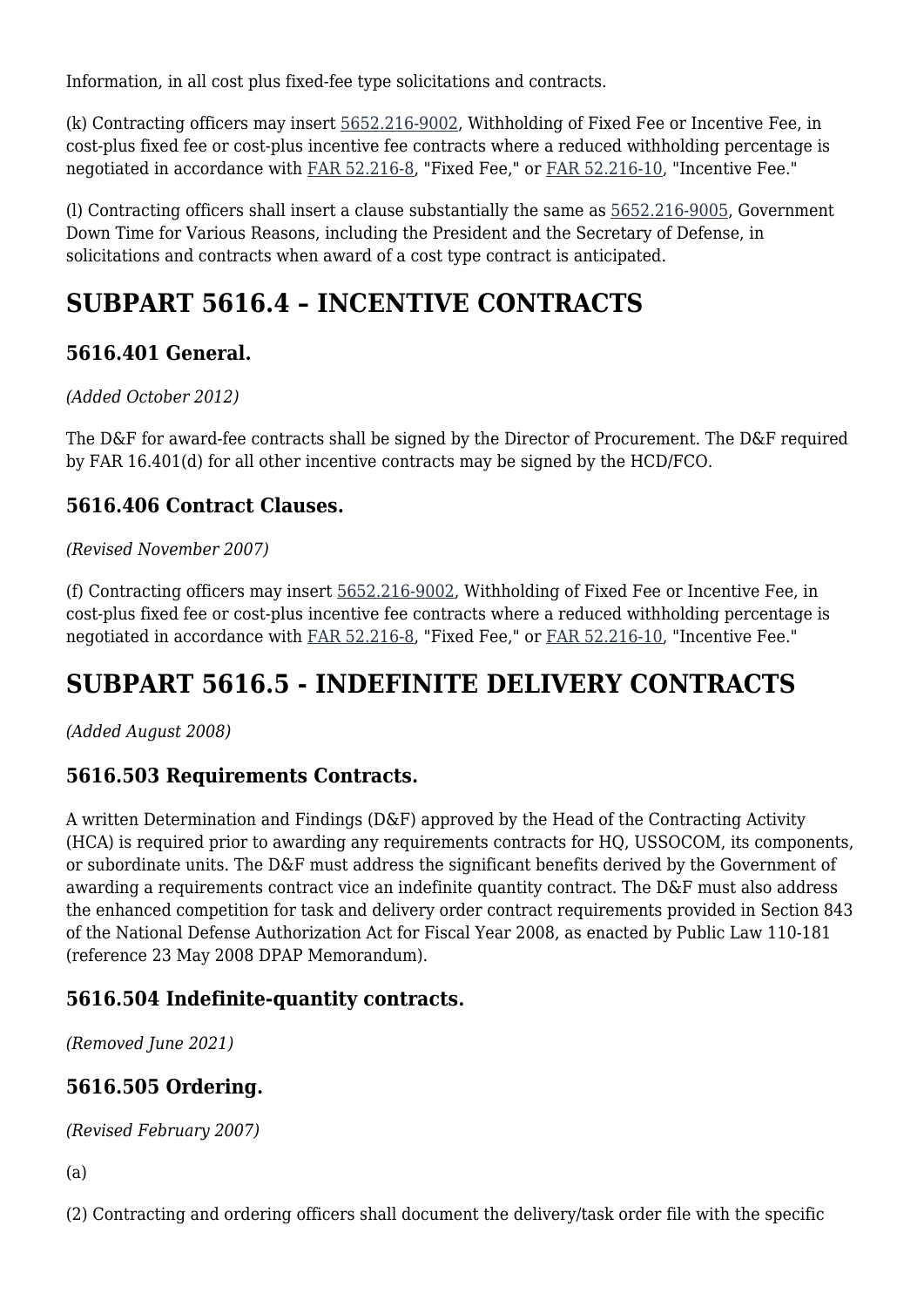paragraph from the Statement of Work (SOW) that applies to the requirement.

(5) When issuing an order under an IDIQ contract, a separate file or a separate section within the contract file, shall be established and contain all supporting documents of the order in a centralized location. Contracting officers will ensure that all data relevant to the delivery order is contained in the file.

#### **5616.505-90 Orders Under Multiple Award Contracts.**

*(Revised December 2015)*

The Fair Opportunity Exception (FOE) Limited Source J&A template can be found in the DCG Templates.

### **5616.506 Solicitation Provisions and Contract Clauses.**

#### *(Revised June 2018)*

(a) Contracting officers may insert a clause substantially the same as [5652.216-9001](https://sof.atl.socom.mil/sites/K/SOFARS_DCG/SOFARS/5652.docx#BM216_9001), Oral Orders – Indefinite Delivery Contracts, in contracts that will permit oral orders to be placed.

(b) Contracting officers shall insert a clause substantially the same as [5652.216-9003,](https://sof.atl.socom.mil/sites/K/SOFARS_DCG/SOFARS/5652.docx) Procedures for Issuing Task/Delivery Orders under Multiple Award, Indefinite Delivery-Indefinite Quantity Contracts, in multiple award, IDIQ contracts.

(1) The Task and Delivery Order Ombudsman is the Special Operations Forces Acquisition, Technology, & Logistics (SOF AT&L) Military Deputy to the Acquisition Executive (MDAE), and can be contacted at [OMBUDSMAN@socom.mil](mailto:OMBUDSMAN@socom.mil)

(c) Contracting officers may insert a clause substantially the same as [5652.216-9004,](https://sof.atl.socom.mil/sites/K/SOFARS_DCG/SOFARS/5652.docx#BM216_9004) Procedures for Issuing Task/Delivery Orders under Single Award, Indefinite Delivery-Indefinite Quantity Contracts, in single award, IDIQ contracts.

# **SUBPART 5616.6 - TIME AND MATERIALS, LABOR-HOUR, AND LETTER CONTRACTS**

#### **5616.601 Time and Material Contracts.**

*(Revised June 2015)*

(a) In addition to the guidance for Time and Material (T&M) contracts found at [FAR 16.601\(d\)](https://www.acquisition.gov/content/part-16-types-contracts#i1103674) and [DFARS 216.601\(d\),](https://www.acquisition.gov/dfars/types-contracts) a formal Determination and Findings (D&F) is required when a contract contains a T&M CLIN.

#### **5616.601-90 Contract Clauses.**

*(Revised November 2007)*

Contracting officers shall insert a clause substantially the same as [5652.216-9005](https://sof.atl.socom.mil/sites/K/SOFARS_DCG/SOFARS/5652.docx#BM216_9005), Government Down Time for Various Reasons, including the President and the Secretary of Defense, in solicitations and contracts when award of a time and materials or labor-hour type contract is anticipated.